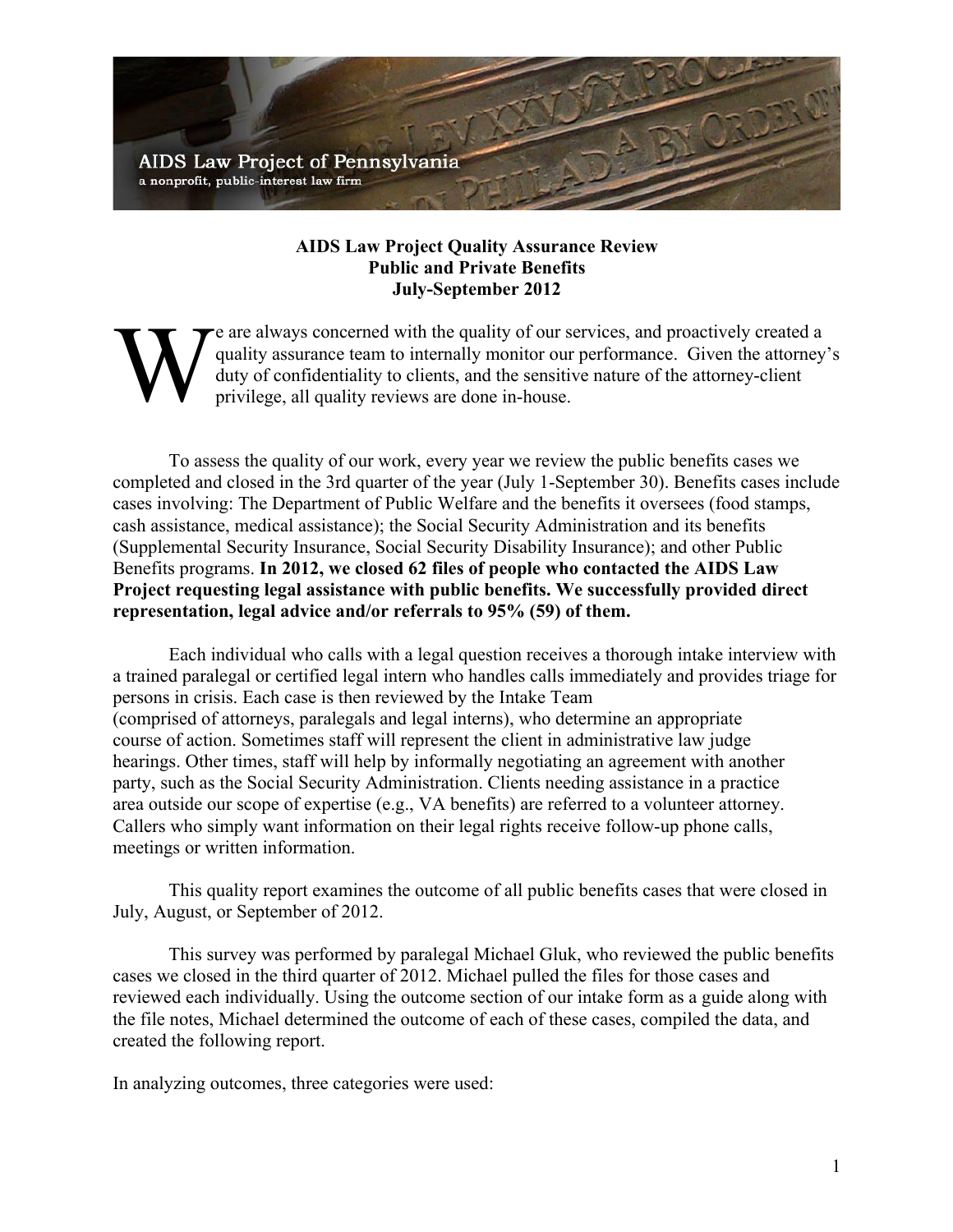- 1. Represent/Advocate: This category covers any instance in which a staff member of the AIDS Law Project represented a person in a hearing or contacted any third party on behalf of a client.
- 2. Legal Advice/Information: this is the broadest outcome category and includes almost anytime a staff member spoke to a client whether it was to explain a person's rights regarding Medical Assistance or to advise a client to appeal an SSI denial.
- 3. Referral: AIDS Law Project sometimes refers clients to other agencies, organizations, and lawyers if it feels a client would be better served or if a case falls outside of its area of legal expertise.

## **Social Security Disability Benefits 29 Intakes**

# **SSI/SSD Eligibility—22 Intakes**

We provided legal assistance to 22 people unable to work and in need of Social Security disability benefits and to 1 AIDS Services professional seeking advice about a client's appeal. 2 clients were not reachable after their initial intakes.

# Representation and/or Advocacy

We represented and/or advocated on behalf of 5 clients. We successfully secured benefits for 4 clients after representing them at an Administrative Law Judge (ALJ) hearing. 1 client sought our assistance in determining the status of an appeal.

# Obtained Benefits

We successfully secured benefits for all 4 clients we represented at an Administrative Law Judge (ALJ) hearing.

# Legal Advice

We gave legal advice and/or information to 11 clients seeking information on applying for disability benefits.

# Referrals

We referred 4 clients to private attorneys or other public interest law firms, as appropriate.

#### No Response

2 clients became unreachable after the initial intake.

# **Overpayments—3 Intakes**

An individual's monthly Social Security disability benefit may be reduced if the Social Security Administration believes that the recipient has received an overpayment in the benefit amount. We received 3 calls from people whose monthly benefit was reduced because of an overpayment. We restored benefits to their full amount for 1 client. We were able to help 1 other client lower their rate of repayment. In 1 case, we advised a client on the rules regarding a request for overpayment.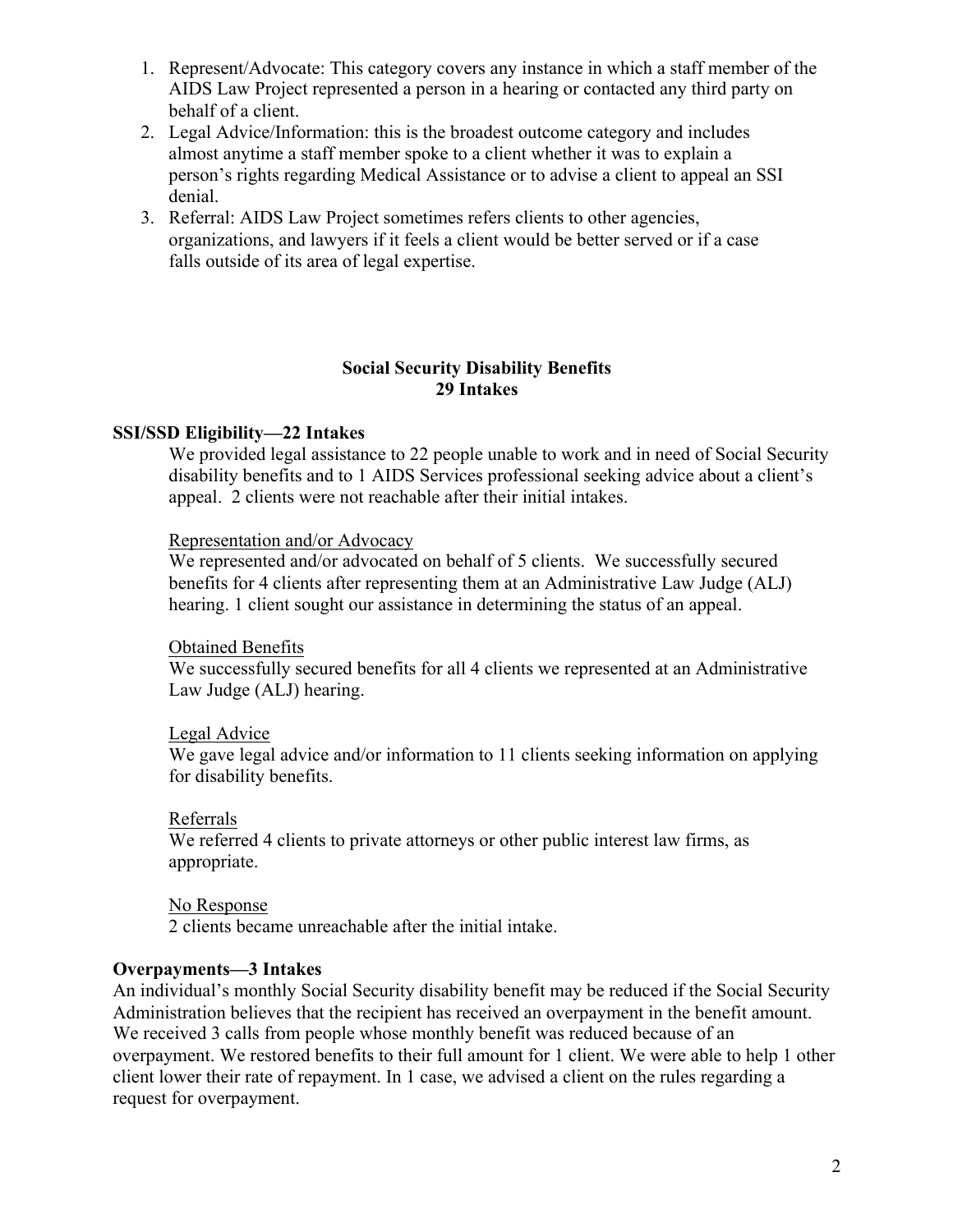#### **Medicare—4 Intakes**

4 clients had Medicare-related problems. 2 of them had questions regarding the extent of their Medicare coverage. Another received advice that helped them successfully enroll in Medicare programs. We represented 1 client in a case to recover four months of withheld Medicare Part B premiums, but were unable obtain those payments.

## **General Assistance (GA), Medical Assistance (MA), and Food Stamps 18 Intakes**

## **GA/MA Eligibility—7 Intakes**

7 people called either seeking advice about their eligibility for GA/MA or because the applications for GA/MA were denied. We successfully represented 1 of these clients in an appeal to obtain public benefits. 4 others received advice that helped them obtain these benefits. 1 client was referred to the appropriate resources due to a conflict.

#### **Medical Assistance for Workers with Disabilities (MAWD)—9 Intakes**

9 clients called because they were ineligible for Medical Assistance due to excess income or resources. Through direct representation, we assisted 5 clients obtain health insurance through the Medical Assistance for Workers with Disabilities (MAWD) program. We provided advice to 4 other clients who had questions regarding their eligibility and/or the application process.

## **Buy-In—1 Intake**

We assisted 1 client obtain Buy-In coverage (in which DPW pays a person's Medicare premium) by providing direct representation.

# **Other MA Issues—1 Intake**

We advised 1 client with private insurance regarding eligibility for MA.

#### **Back to Work 5 Intakes**

5 clients contacted the AIDS Law Project with questions about how returning to work would affect their benefits. We provided all 5 of them with legal advice and/or information. In addition, we advocated for 1 of the 4 and obtained an affordable repayment plan.

#### **Other Public Benefits 5 Intakes**

3 clients with criminal records called requesting assistance with obtaining benefits. We gave advice to 1 of the three and successfully represented another in a case to obtain public benefits despite a criminal record. We referred the third client to Community Legal Services for help getting a criminal charge expunged from their record. 2 clients sought information regarding their eligibility for a Medical Assistance-related AIDS Waiver.

## **Private Benefits 3 Intakes**

3 clients contacted the AIDS Law Project about issues with their private benefits. We advised one of these clients about the extent of their private benefits coverage and represented a second client, successfully obtaining medical coverage from her employer. We referred 1 client to the appropriate resources about a grievance hearing against her private insurer.